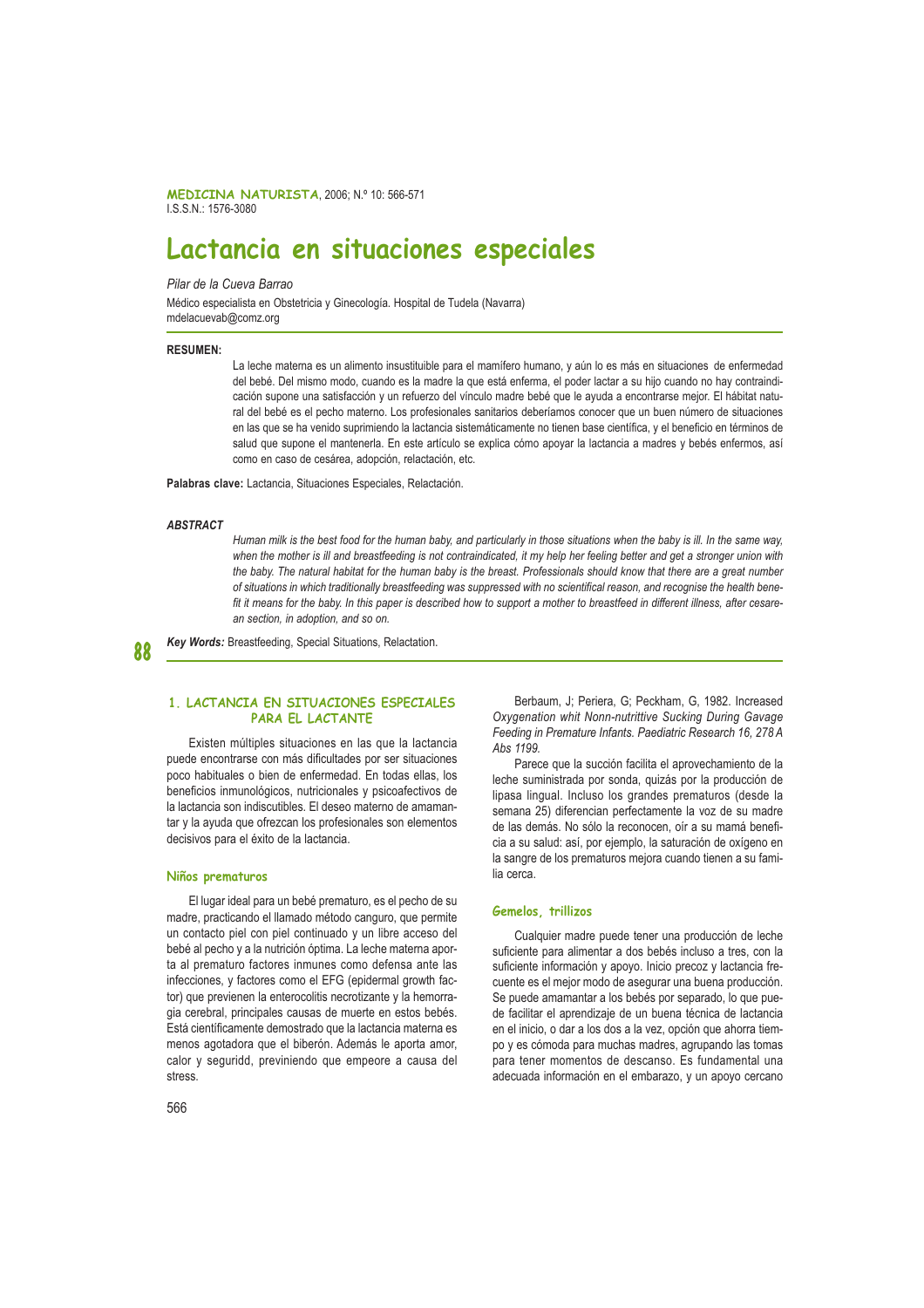en el postparto y días posteriores, así como ayudar a la madre a organizarse para que pueda delegar todas las tareas que no son dar de mamar. Existen grupos de madres de apoyo a la lactancia para partos múltiples.

Si los gemelos son prematuros, será conveniente mantener la producción mediante extracción, hasta que los bebés sean capaces de succionar de forma adecuada.

#### Síndrome de Down

El amamantamiento es especialmente beneficioso en estos niños, ya que con frecuenta tienen patologías asociadas y por tanto en ellos es de especial interés prevenir infecciones y mejorar su estado de salud. Para las madres que tienen de forma inesperada un bebé con SD Down, el contacto piel con piel y el vínculo afectivo y hormonal que proporciona la lactancia materna será de gran ayuda para aceptar mejor a su bebé, superar la angustia inicial y conectarse con él. La hipotonía muscular, junto con la macroglosia, hace más difícil conseguir un sello correcto, una presión negativa y unos mecanismos de succión adecuados. Ayudar a la madre a colocar al niño en una postura adecuada pueden mejorar la técnica de amamantamiento, con paciencia porque requiere más tiempo que en otros bebés. Es normal que las tomas sean más largas de lo habitual, o más frecuentes. La curva de crecimiento de estos niños es diferente, se alimenten con pecho o con biberón.

#### Cardiopatías congénitas

Existe la creencia errónea de que la alimentación al pecho es demasiado difícil para estos niños por lo que se aconseja, sin base en criterios científicos, la alimentación artificial. La mayoría de bebés con problemas cardiacos maman sin dificultad. Se ha observado que existe menos estrés cardiorrespiratorio con la alimentación al pecho, con mejores saturaciones de oxígeno que mediante la alimentación con biberón. La frecuencia cardiaca y respiratoria permanecen estables durante la toma, sin desaturaciones de la PO2. La leche materna es baja en sodio, y fácilmente digerible, y en caso de aspiración bronquial menos dañina, además de prevenir infecciones.

Se aconseia informar a la madre de los síntomas que presentará su bebé si tiene insuficiencia cardiaca en relación con la alimentación (disnea, cianosis, taquipnea, cansancio...). A veces puede ayudar el hacer tomas cortas pero frecuentes, y en casos severos, aportar leche extraída como suplemento (bebés con alto gasto cardiaco).

Marino, BL; O'brien, P; Lore, H. Oxygen saturations during breast and bottle feedings in ingants whith congenital heart disese. J. Pediatr Nurs 1995 Dec: 10(6):360-4.

#### Labio leporino o fisura palatina

Son alteraciones de la estructura del labio y el paladar. que se encuentran divididos por una fisura.

MEDICINA NATURISTA, 2006; N.º 10: 566-571

#### P DE LA CUEVA. Lactancia en situaciones especiales

La lactancia materna en estos niños favorece el vínculo madre-hijo y reduce la aparición de otitis media recurrente.

Lo más importante para el proceso de amamantamiento en este tipo de anomalías es conocer si el niño es capaz de realizar un sellado, una succión y una presión negativa adecuados. Si el niño puede o no ser amamantado va a depender de la extensión del problema, pero en muchos casos se consigue con paciencia y ayuda colocar una buena postura, sobre todo cuando el defecto es pequeño y sólo hay un labio hendido sin fisura del paladar. La madre puede ayudar sellando con su dedo la zona del defecto. En los casos más severos, con fisura palatina grande, si no logra la succión correcta hasta la intervención quirúrgica, se puede ayudar con una prótesis blanda o administrar la leche materna por sonda.

Después de la cirugía es aconsejable una alimentación al pecho precoz, pues se ha estudiado que no presenta riesgos y la ganancia de peso es mayor que si se suministra una alimentación con cuchara.

#### Niños con alteraciones neurológicas y/o hipotonía

Pueden tener dificultades para mamar porque no logren una buena succión (hipotonía, incoordinación motora), o por dificultad para sostener la cabeza y la postura corporal. Se puede ayudar cambiando la postura del bebé, con almohadas, y presionando el pecho con los dedos para que no le lleque con intensidad el flujo de leche y no se atragante. Si la succión es imposible, conviene que la madre se extraiga leche y se le administre por sonda.

#### Contraindicaciones de la lactancia

- · GALACTOSEMIA (No la intolerancia secundaria a la lactosa por diarrea).
- · SIDA materno.
- HERPES SIMPLE materno (No el herpes zoster). Evitar el lado afecto en el primer mes en un herpes simple del pezón (si el bebé se contagia puede tener una infección generalizada y potencialmente mortal).

#### Falsas contraindicaciones de la lactancia

La lactancia no está contraindicada en: **ICTERICIA DEL BEBÉ:** 

- · Tomas frecuentes ayudan a eliminar la bilirrubina del intestino.
- · Ictericia por lactancia es más frecuente cuando se hacen tomas poco frecuentes y limitadas.
- · NO justificado uso de biberones de suero glucosado (hacen que el bebé no mame).
- · Sequir controles oportunos según la severidad, en ictericia leve de los primeros días no hacer nada salvo luz solar y lactancia frecuente. Si precisa fototerapia continuar lactancia.

89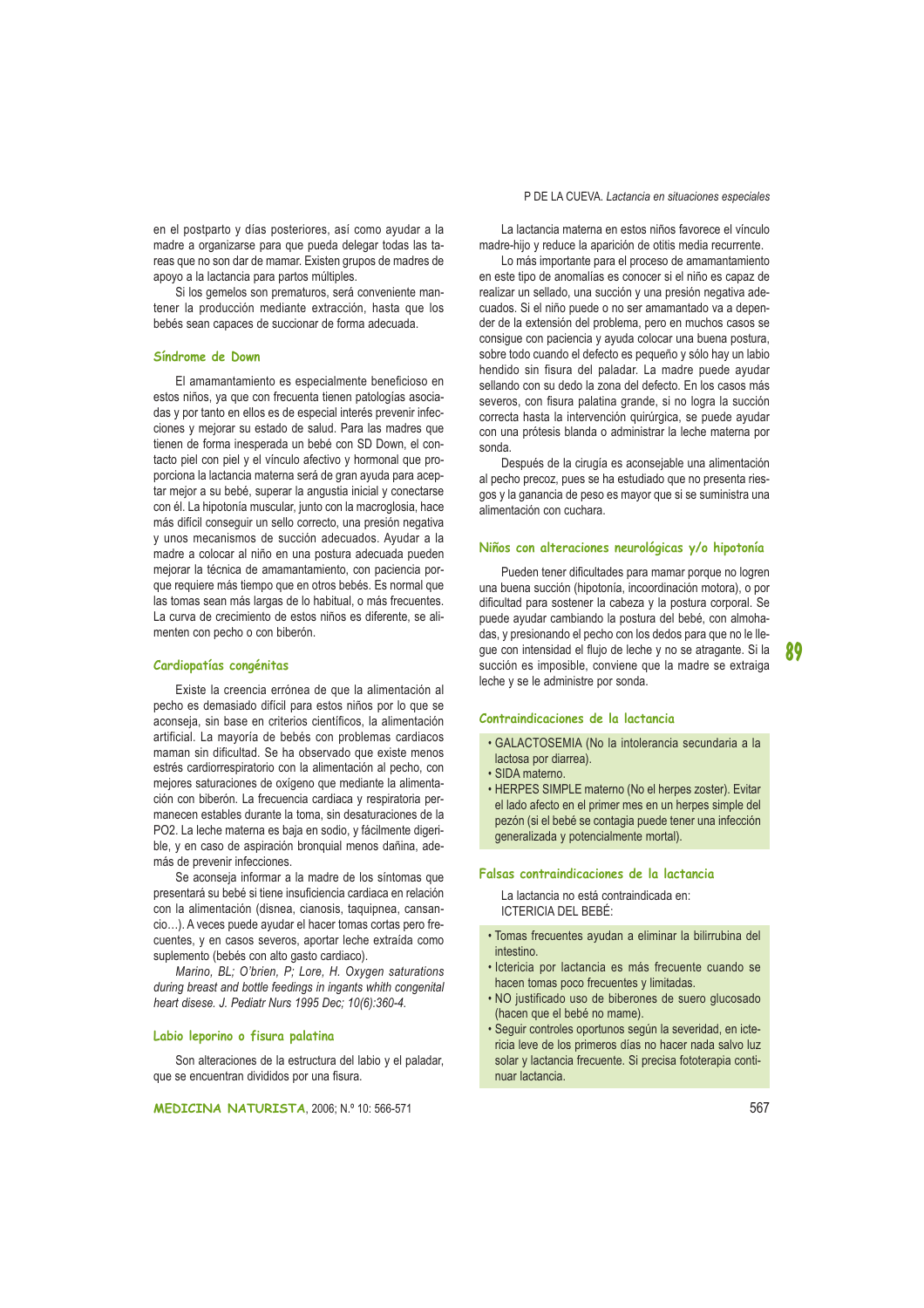#### P DE LA CUEVA. Lactancia en situaciones especiales

DIARREA DEL BEBE: La leche materna es el mejor rehidratante con nutrientes fácilmente asimilables, que además le aporta factores defensivos (inmunoglobulinas, lactoferrina, lisozima, bifidobacterias...) y otros que ayudan a reparar la mucosa intestinal dañada. Hay que dejarse guiar por las necesidades del bebé, que actúa según su instinto, y darle de mamar cuando lo pida, y todo el rato que quiera, ya que él regula la composición de la leche adaptándola a lo que necesita.

## 2. ENFERMEDADES MATERNAS QUE NO CONTRAINDICAN LA LACTANCIA

Diarrea, Varicela Hipertiroidismo, Hipotiroidismo Hipertensión. Epilepsia. Depresión. Prolactinoma. Ingreso hospitalario. Colitis ulcerosa, infecciones (excepto el SIDA)... En todos los casos la medicación es compatible con la lactancia materna

Para cualquier consulta acerca de la compatibilidad de un fármaco con la lactancia, existen varias fuentes, siendo la más cómoda, actualizada y accesible la web del Hospital Marina Alta de Denia (hospital amigo de los niños): http://www.e-lactancia.org.

Casi todas las enfermedades de la madre.

#### Tuberculosis

90

NO se transmite por leche materna. La OMS recomienda no separar madre-bebé. Tratar al bebé con isoniacida 6 meses si la madre lleva menos de 2 meses de tratamiento.

#### Intervención quirúrgica materna

Anestesia local: no contraindicada.

Anestesia general: se puede extraer leche antes y dársela al bebé durante la intervención con jeringa, vasito o cucharilla. Cuando la madre está despierta YA puede poner el bebé al pecho (mínima cantidad de anestésico en su sangre, indetectable en leche).

#### Depresión materna

Ni la depresión ni su tratamiento contraindican la lactancia

Suspender la lactancia o separar a la madre del bebé puede empeorar el cuadro, al disminuir su autoestima y privar a la madre de las endorfinas y sensación de bienestar que aporta una lactancia satisfactoria. Es fundamental el apoyo a la madre y acompañar el tratamiento con psicoterapia, que con frecuencia puede solucionar el cuadro sin necesidad de fármacos (si son necesarios, no están contraindicados). Hay que diferenciar la verdadera depresión del agotamiento materno, dificultades psico-sociales o familiares... (síntomas graves durante más de 2 semanas).

#### **Hepatitis B**

Se puede dar el pecho con absoluta confianza a los hijos de madres portadoras de la Hepatitis B que han recibido la inmunoglogulina antihepatitis B (HBIG 0,5 ml i.m.) inmediatamente en la sala de partos, así como la primera dosis de vacuna humana de la hepatitis B, seguida de una segunda dosis a la edad de una semana o más. La HBIG no debe retrasarse, y se ha de administrar entre una hora después del parto y no más de 12 horas. Esto disminuye el riesgo de adquirir la infección casi a cero, y en todos los países se permite la lactancia de los niños así protegidos.

Según Committee cn Infectious Disease: Report of the Committee on Infectious Disease, American of Pediatrics Redbook, ed 21, Evanston III, 1988, American Academy of **Pediatrics** 

Beasley, RP; Stevens, CE; Shiao, IS; Meng, HC. Evidence against breast-feeding as a mechanism for vertical transmission of hepatitis B Lancet 1975; 2:270-1.

Woo, D; Cummins, M; Davies, PA; Harvey, DR; Hurley, R; Waterson, AP. Vertical transmission of hepatitis B surface antigen in carrier mothers in two west London hospitals. Arch Dis Child 1979; 54:670-5.

Giles, ML; Sasadeusz, JJ; Garland, SM; Grover, Sr; Hellard, ME. An audit. Of obstetricians management of womwe potentially infected with blood-borne virases. Med J Aust 2004: 180:328-32.

http://www.mia.com.au/public/issues/180\_07\_050404/gi 110614\_fm.htmlGonzález González ML, Viela Sala C, Salvá Armengod

F, Lardinois Gibón R. An Esp Pediatr 1995; 43:115-119.

#### Hepatitis C

La hepatitis C no se transmite por la lactancia materna, según todos los estudios que se recogen el la literatura científica:

- En el estudio prospectivo de Resti y Cols., sobre más de 25.000 embarazadas, entre las 128 madres RNA Negativas, de las que 49 dieron el pecho, no se infectó ningún niño. Entre las 275 madres RNA positivas se infectaron 13 niños (5%); 6 de 87 (7%) amamantados y 7 de 188 (4%) con lactancia artificial, diferencia no significativa. En 6 de esos 13 niños (3 con pecho y 3 con biberón) se detectó RNA vírico inmediatamente después de nacer, lo que prueba que no se habían contagiado por la lactancia, sino durante el embarazo. Los otros 7 niños infectados presentaron un RNA Positivo antes de 3 meses, su infección pudo producirse durante el embarazo o parto, y no necesariamente por la lactancia.

- En Barcelona, Roca y cols., tampoco encontraron ninguna diferencia en la tasa de contagio con lactancia materna o artificial.

- El estudio de Lin y cols., aunque pequeño, es interesante porque se limitó a madres con viremias altas. En 11 lactantes de madres altamente contagiosas (viremias superiores a 10.000 copias por ml), amamantados durante 3

MEDICINA NATURISTA, 2006; N.º 10: 566-571

568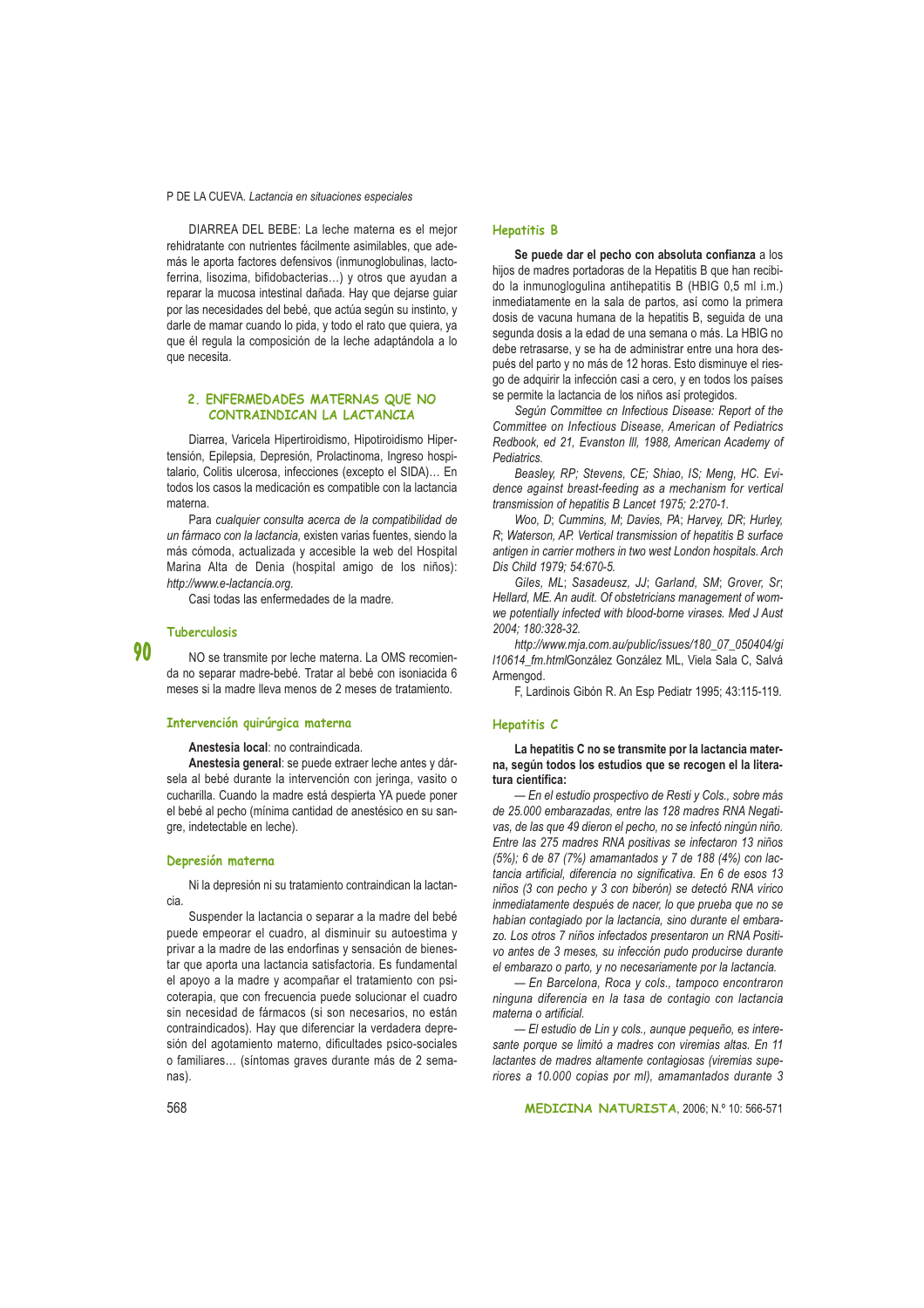semanas a 4 meses y seguidos hasta los 12 meses, no observaron ningún caso de contagio.

- Según estudios publicados en Taiwán, Japón, USA y Cataluña, que demuestran que no se transmite. El estudio de Taiwán es sobre un grupo de madres altamente contagiosas. con títulos elevados de viremia; no se contagió ninguno de 11 niños.

- Lin, HH; Kao, JH; Hsu, HY; Ni, YH; Chang, MH; Huang, SC; Hwang, LH; Chen, PJ; Chen, PJ; Chen, DS. Absence of infection in breast-fed infants born to hepatitis C virus-infected mothers, J Pediatr 1995;126:589-591.

- Roca, AM; Forttuny, C; Ercilla, G; Coll, O; Torné, A; Jimenez. R. Trasmissió vertical del virus de l'hepatitis C  $(VHC)$ .

.<br>- Estudi prospectiu en 40 fills de mares VHC positives. Pediatr Catalana 1996: 56:77-81.

- En cinco estudios con un total de 125 madres, de las cuales el 69% eran HCV RNA positivas, no se registró ninqún caso de contagio.

- Thomas y cols. Revisaron 11 estudios que comparaban la tasa de transmisión con lactancia materna o artificial. Seis de los estudios (227 niños, 168 de ellos amamantados) encontraron una tasa de transmisión del 0% independientemente del tipo de lactancia. En otros 5 estudios (197 niños, 114 amamantados), la tasa de transmisión fue distinta, pero la diferencia (favorable a la lactancia materna en 2 estudios. v a la artificial en los otros 3) no fue significativa.

#### Sido

La transmisión del VIH de la madre al bebé puede tener lugar durante el embarazo, el parto, o después a través de la leche materna pero es difícil establecer con exactitud la relativa contribución de cada uno de estos eventos. Se estima que una madre que no ha recibido tratamiento y da el pecho durante un año, contagia al bebé en un 10-20% de los casos. En mujeres que siguen un tratamiento correcto, la tasa de transmisión en el embarazo se considera de un 1%, y en la lactancia también sería muy baja.

Actualmente la infección por HIV se considera una contraindicación absoluta para la lactancia materna en los países desarrollados, y una contraindicación relativa en los países pobres, ya que la alimentación con biberón multiplica el riesgo de muerte por 200 en estos países (contaminación de las aguas, riesgo de diarrea, ausencia de la protección antiinfecciosa de la leche materna). Prevenir las mastitis y amamantar de forma exclusiva reduce el riesgo de transmisión.

Una importante investigación realizada en Sudáfrica ofrece la primera evidencia del impacto de la lactancia materna exclusiva en la forma de transmisión vertical.

Los resultados indican que la lactancia materna exclusiva ejerce un efecto protector en los intestinos de los infantes minimizando el riesgo de la transmisión del VIH vía pared intestinal.

Cuando no se practica el amamantamiento exclusivo durante los primeros meses de vida y otros alimentos y fluidos son introducidos, se daña la pared del intestino y se producen microhemorragias. El bebé es entonces más vulnerable a las infecciones, alergias, traumas físicos, y puede permitir la transmisión del VIH a través de la membrana hacia los telidos.

Los investigadores (Coustsoudis et al), utilizando una definición rigurosa del amamantamiento exclusivo, concluveron que cuando la lactancia es exclusiva desde el nacimiento, no parece transmitirse el VIH de la madre infectada al bebé no infectado. Se encontró en los estudios que en los bebés amamantados exclusivamente desde el nacimiento las tasas de transmisión del VIH era menor a los 3 meses que en aquellos que no habían sido amamantados en absoluto, y tambien más baja que en aquellos que tomaban leche materna y biberón. Esto aumenta la posibilidad de que el virus adquirido durante el parto pueda ser neutralizado por los factores inmunes presentes en la leche materna y que no se encuentran en las fórmulas".

Coustsoudis, et al. Influencia de los patrones de alimentación infantil en la transmisión temprana del VIH-1, de la madre al bebé, en Durbán, Sudáfrica. The Lancet 7 de agosto, 1999.

## OTRAS SITUACIONES ESPECIALES DE LA **LACTANCTA**

# Cesárea

- · No hay ninguna evidencia que apoye la creencia de que la operación cesárea tiene efecto negativo sobre el establecimiento de la lactancia.
- · Dificulta el inicio de la lactancia el separar madre bebé muchas horas, retasar el inicio de la lactancia, administrar sueros, biberones, y chupetes para entretener al **bebé**
- · Es especialmente importante en las madres que han sufrido una cesárea un apoyo adecuado en el inicio de la lactancia ya que se encuentran en un momento de stress psicológico, y el lograr una lactancia satisfactoria puede avudarles a recuperarse de la herida emocional. Si la madre logra sentirse cómoda haciendo las tomas tumbada se cansará menos y favorecerá su recuperación, con el bebé en la cama junto a ella.

Ver: Libro: Nacer por Cesárea, Ed granica, Olza y Lebrero. Capítulo: Lactancia tras la cesárea.

#### Relactación

Es posible volver a conseguir una lactancia exclusiva después de haber abandonado total o parcialmente la lactancia materna, ya sea porque no se llegó a iniciar, o porque se han introducido biberones hasta dar una pequeña cantidad de leche materna o no dar nada, e incluso si se ha "suprimido" con fármacos. En cualquier caso la técnica, muy bien descrita en un manual de la OMS titulado "Relactación",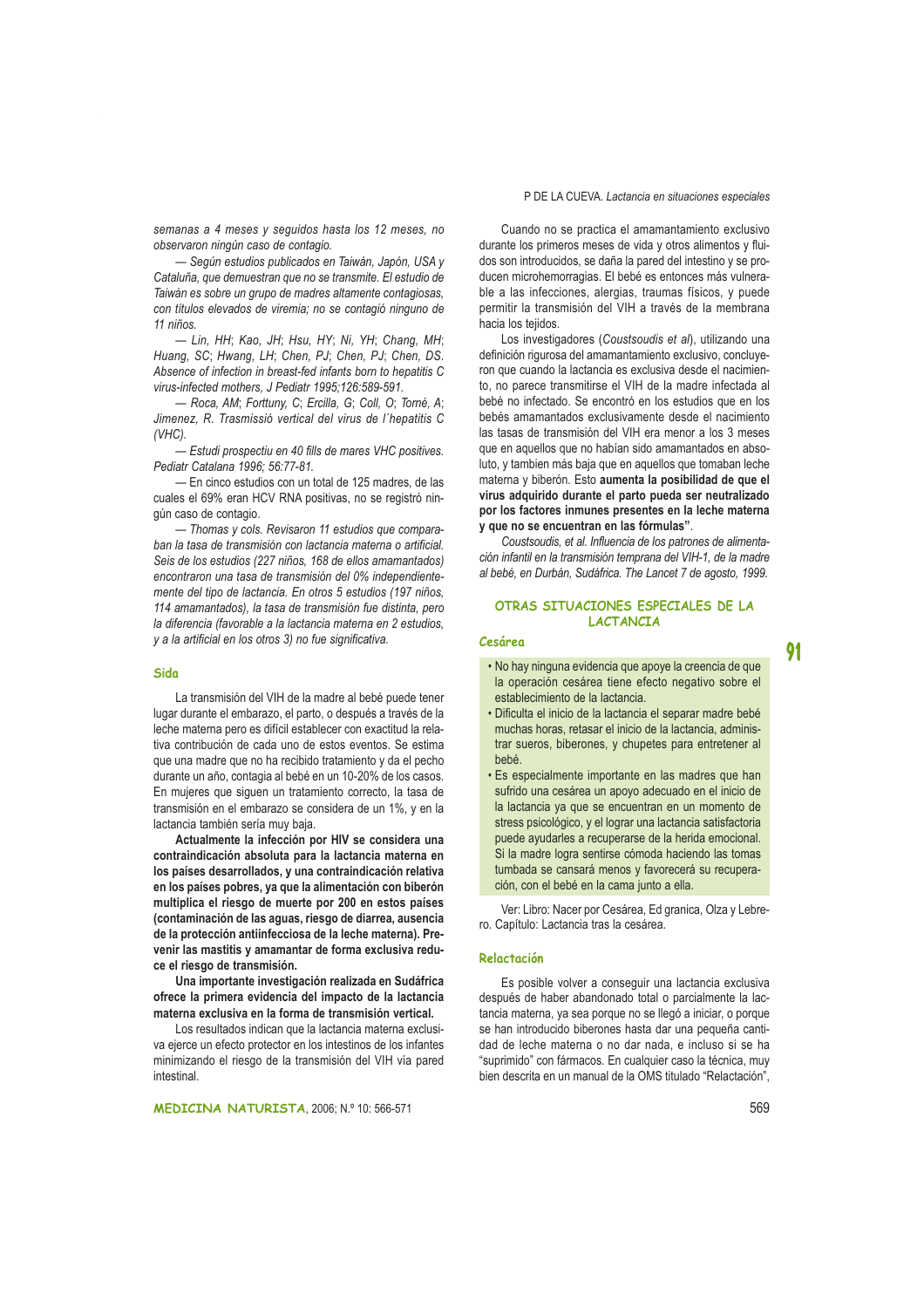#### P DE LA CUEVA. Lactancia en situaciones especiales

(disponible en castellano en www.aeped.es), pasa por fomentar el contacto piel con piel con el bebé el mayor tiempo posible, ofrecer una acceso ilimitado al pecho, ofrecer el pecho cada vez que el bebé tenga hambre, y suplementar con leche artificial como se venía haciendo pero sin forzar, disminuyendo progresivamente la dosis de leche artificial conforme el bebé va tomando más leche materna. El obietivo es que el bebé tome más leche materna de la que tomaba, sin marcarse metas de tiempo o cantidad para no angustiar a la madre. Es preciso el apoyo de un profesional, o lo que es más útil a veces, de una madre que ha pasado por lo mismo, para aumentar la confianza de que es posible relactar. Hay que ayudar a la madre para que disfrute de la experiencia, esto hará que produzca más leche.

### Lactancia inducida-adopción

En casos de adopción, se puede amamantar con éxito y cada vez más muieres optan por esta satisfactoria experiencia, que permite establecer un verdadero vínculo biológico y hormonal, y sentir aún más al hijo como "propio". La técnica es la misma que la de la relactación, pero se puede ayudar al inicio de forma optativa con sustancias conocidas como galactogogos (inducen la producción de leche), como algunos fármacos: sulpiride, metoclopramida, domperidona.

#### Lactancia prolongada, en tándem y durante el  $\mathbf{Q}$ embarazo

Si la madre está sana y se alimenta bien, la lactancia durante el embarazo no perjudica al feto. Las contracciones del útero provocadas por la oxitocina durante la lactancia, no son peligrosas para el feto y no aumentan el riesgo de parto prematuro. En la leche materna se encuentran en poca cantidad las hormonas que mantienen el embarazo, y no perjudican al bebé que lacta.

Las razones médicas para considerar el destete durante el embarazo incluven:

# **BIBLIOGRAFÍA**

Un estudio con 57 madres (Moscone y Moore 1993). Los bebés que lactaron durante el embarazo, tenían el peso apropiado en el momento de nacer. Otro estudio de 253 mujeres no encontró ninguna diferencia significativa en el peso de los bebés al nacer, comparando con madres que destetaron mayor más de seis meses antes del comienzo del embarazo y las que siguieron dando el pecho hasta entrado el segundo o tercer trimestre del embarazo (Merchant 1990). Aunque el crecimiento del bebé in útero no se vio afectado, el segundo estudio apreció que las madres que dieron pecho durante el embarazo tomaron más de los suplementos nutricionales que se les ofrecían.

- Berke, G.A. Nursing Two, is ti for you? LLLI, Agosto de 1989, publicación No. 302-17.

- · Hemorragia del útero en casos de amenaza de aborto, placenta previa sangrante, desprendimiento de placenta.
- Antecedentes de partos prematuros o amenaza de parto actual
- · Una continua pérdida de peso de la madre durante el embarazo o un retraso severo en el crecimiento fetal.

Los cambios emocionales de la madre que lacta y está embarazada, son frecuentes porque no siempre existe una referencia cercana de otras madres que han tenido esa vivencia. Es útil ponerse en contacto con madres que hayan vivido esta experiencia para compartir los miedos y dudas sobre todo ante la presión de los profesionales que suelen considerarlo algo inadecuado y perjudicial.

Los primeros meses del embarazo se reduce algo la producción de leche. A partir del 4-5° mes, la leche suele convertirse en calostro, y cambia el sabor, lo cual suele provocar el destete de lagunos bebés, hasta en un 60%. Y es frecuente que vuelvan a querer mamar con la llegada del nuevo bebé, aunque se hubiera destetado. El resto, mama hasta que nace el hermano/a, y después, iniciando así la llamada lactancia en tandem. Esto minimiza la ingurgitación mamaria y asegura un buen volumen de leche. Cada madre tiene una forma de afrontar esta situación, bien dando de mamar a demanda a ambos bebés, siempre anteponiendo las necesidades del más pequeño, o bien limitando las tomas del mayor o los momentos de intimidad en que le dedica su tiempo y en contacto amoroso del pecho.

La lactancia compartida suele crear un vínculo muy especial entre los hermanos. El bebé recién nacido, se encuentra directamente con una producción de leche más establecida y no suele perder peso, engordando más. Además recibe a través de su madre los beneficios inmunológicos de las defensas ya creadas de forma específica ante los gérmenes que el hermano mayor trae del contacto con otros niños.

- Bumgarner, NJ. Mothering your nursing toddler, Schaumburg, Illinois: LLLI, 2000.

- Frye, A. Holistic Midwifery, Volume I, Portland, OR: Labrys Press, 1995.

- Gromada, KK. Greastfeeding more than one: multiples and tandem breastfeeding. NAACOG Clin Is Peri Wom Hlth Nurs 1992; 92;3(4):656-66.

- Gromada, KK. Mothering Multiples, Schaumburg Illinois: LLLI, 1999.

- Lawrence, R.Lactancia Materna Mosby, St. Louis, 1999.

- Lufkin, R. Nursing during pregnancy.Leaven, mayojunio 1995.

MEDICINA NATURISTA, 2006; N.º 10: 566-571